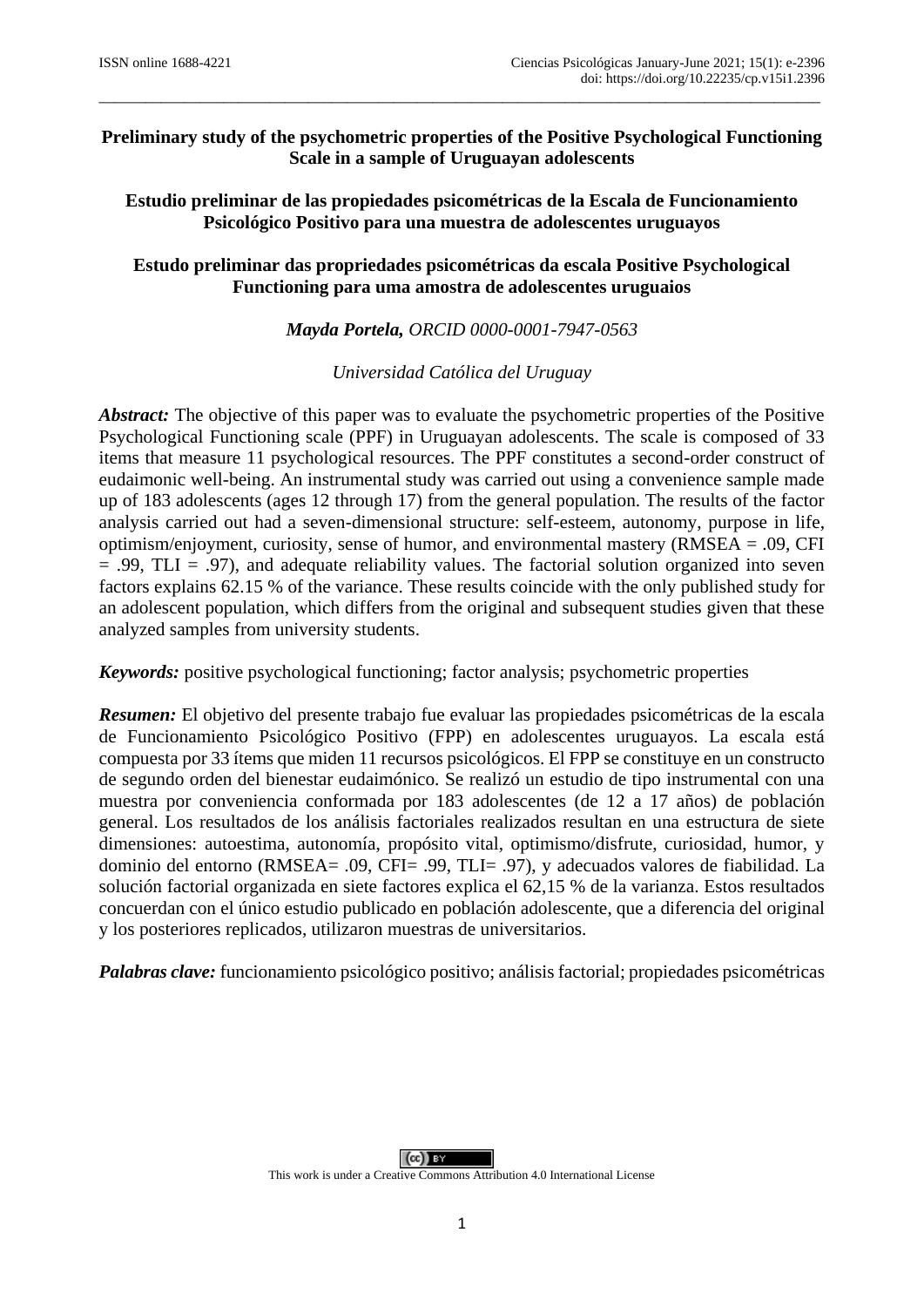*Resumo:* O objetivo deste trabalho foi avaliar as propriedades psicométricas da escala de Funcionamento Psicológico Positivo (FPP) em adolescentes uruguaios. A escala é composta por 33 itens que medem 11 recursos psicológicos. O FPP constitui um construto de segunda ordem do bem-estar eudaimônico. Realizou-se estudo instrumental com amostra de conveniência composta por 183 adolescentes (12 a 17 anos) da população geral. Os resultados da análise fatorial realizada resultam em uma estrutura de sete dimensões: autoestima, autonomia; resiliência, otimismo, curiosidade, prazer e domínio do ambiente (RMSEA = 0,09, CFI = 0,99, TLI = 0,97) e valores de confiabilidade adequados. A solução fatorial organizada em sete fatores explica 62,15 % da variância. Esses resultados são consistentes com o único estudo publicado em uma população de adolescentes que, ao contrário do original e das réplicas subsequentes, utilizou amostras de estudantes universitários.

\_\_\_\_\_\_\_\_\_\_\_\_\_\_\_\_\_\_\_\_\_\_\_\_\_\_\_\_\_\_\_\_\_\_\_\_\_\_\_\_\_\_\_\_\_\_\_\_\_\_\_\_\_\_\_\_\_\_\_\_\_\_\_\_\_\_\_\_\_\_\_\_\_\_\_\_\_\_\_\_\_\_\_\_\_\_\_\_\_\_\_\_\_

*Palavras-chave:* funcionamento psicológico positivo; análise fatorial; propriedades psicométricas

Received: 04/01/2020 Accepted: 08/02/2021

How to cite:

 $\overline{\phantom{a}}$ 

Portela, M. (2021). Preliminary study of the psychometric properties of the Positive Psychological Functioning Scale in a sample of Uruguayan adolescents. *Ciencias Psicológicas, 15*(1), e-2396. doi: ttps://doi.org/10.22235/cp.v15i1.2396

*Correspondence:Mayda Portela. Universidad Católica del Uruguay. E-mail: mportela@ucu.edu.uy*

Adolescence is the stage of the vital cycle characterized by biological maturation processes and the psychological, cognitive, and social developments that allow the passage from childhood to adulthood (Gaete, 2015). One of the main characteristics of this stage is the search for one's identity, the motivation to belong to a group of peers and a shift to independence from the family unit. Multiple changes occur in different areas of life during this normal developmental process, so it becomes essential to measure the healthy aspects available to adolescents.

Psychological resources are dominant factors because they are attributes that help improve an individual's performance skills and the way they adapt in different life situations, given that through them people are able to regulate themselves and their relationship with the environment (Alvaro et al., 2010).

In this regard, the psychological unfolding processes are activated depending on each person's abilities to manage high stress situations, as explained by Hobfoll's (1989) theory of Conservation of Resources. This theory establishes that the psychological resources are utilized in the case of a perceived threat, as well as for a perceived loss of resources, as real loss constitutes a source of stress. The environment is constantly testing individuals as they are pushed to regulate, adapt, and adjust. The resources are used to confront high stress situations and to pursue desired goals; they are positive aspects of the personality. According to Hobfoll's (2002) theory, the activation of the resources allows for a better adaptation to the environment; on the other hand, these resources are not independent: they cause a chain activation, meaning the stimulation of a resource triggers the activation of the others. Multiple studies back this theory (González, Andrade & Jiménez, 1997; Rueda & Pérez, 2005; Vázquez, Rivera & Quintanilla, 2011).

Following this line of thought, the Positive Psychological Functioning model (PPF) offers a relevant perspective and theoretical framework to understand the individual differences regarding psychological resources during both the diagnostic evaluation and the therapeutic process, given that the psychological resources can be evaluated and trained.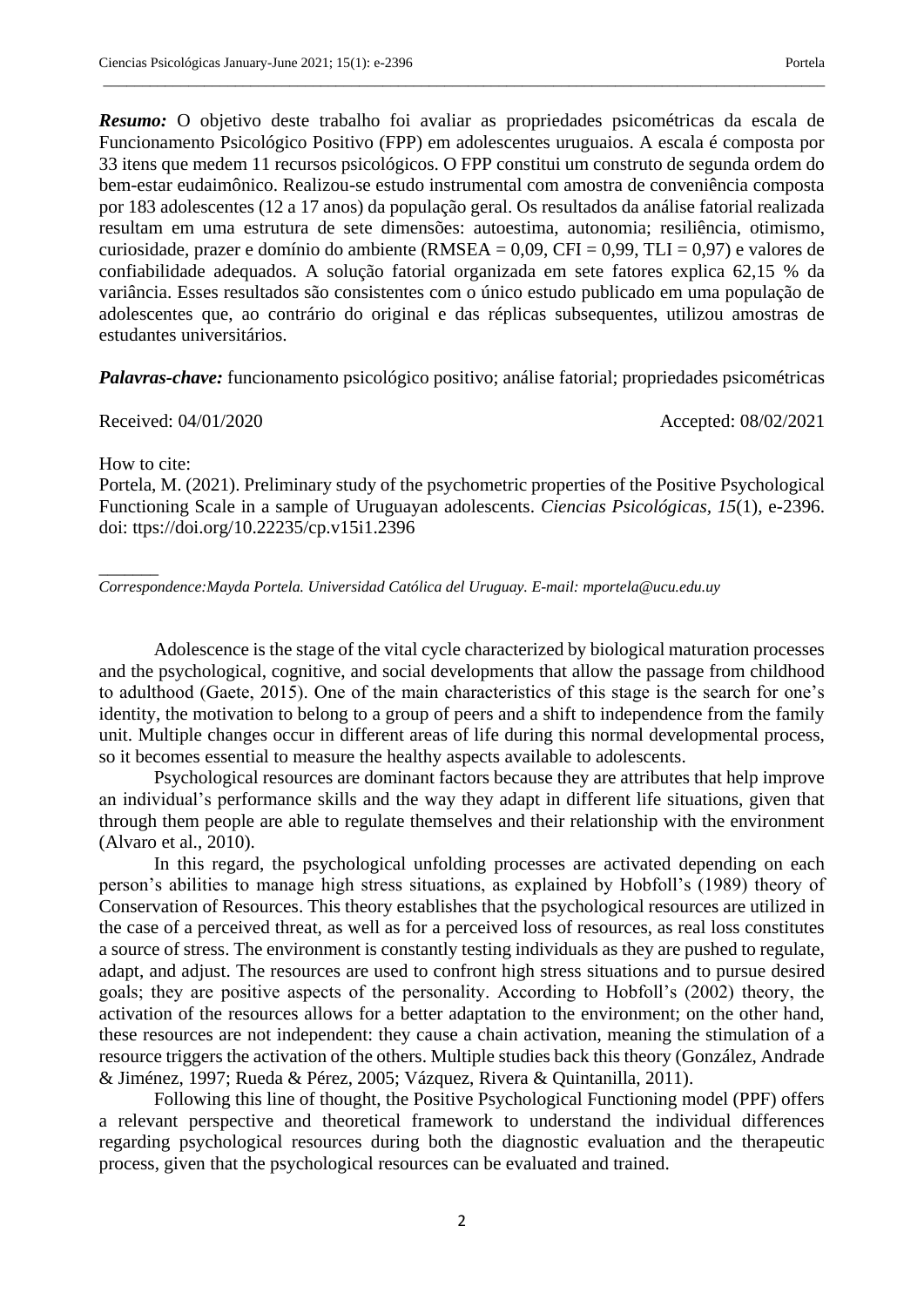From a conceptual point of view, the PPF's background can be linked to the eudaimonic well-being perspective and the theory of Conservation of Resources.

\_\_\_\_\_\_\_\_\_\_\_\_\_\_\_\_\_\_\_\_\_\_\_\_\_\_\_\_\_\_\_\_\_\_\_\_\_\_\_\_\_\_\_\_\_\_\_\_\_\_\_\_\_\_\_\_\_\_\_\_\_\_\_\_\_\_\_\_\_\_\_\_\_\_\_\_\_\_\_\_\_\_\_\_\_\_\_\_\_\_\_\_\_

Well-being can be conceptualized based on two aspects: subjective or hedonic, related to happiness, and psychological or eudaimonic, whose theoretical development is focused on people's potential and ability to adjust to the environment (Muratori, Zubieta, Ubillos, González, & Bobowik, 2015). In this regard, Robert Cumminis, renowned author in the area, developed the theory of subjective well-being homeostasis using the concept of homeostasis to represent the management of the state of well-being. He conceptualizes that there is a general disposition in subjects to maintain their subjective levels of well-being within a certain threshold (Tomyn, Weinberg, & Cummins, 2015). This conceptualization states that, when homeostasis fails due to the presence of a major negative challenge, people experience a negative affect that may become a chronic condition if it lasts in time. However, if the external demands are intense, they may affect homeostasis; whether these levels off or becomes chronic depends on the personal resources available to the individual to adapt to the circumstances (Tomyn et al., 2015).

On the other hand, the PPF model was developed based on the theory of Conservation of Resources, which defines psychological resources as personality traits that are valuable by their very nature because they are linked to achieving positive results. They favor the attainment of achievements and goals by enabling individuals to adapt to their environment; and finally, they are stable and can be learned (Hobfoll, 1989). According to this author, these resources are usually linked, forming clusters in such a way that obtaining a resource enables the activation of another. The same occurs when a resource is lost (a concept he denominated *resource caravans*).

Carol Ryff, on her part, developed a multidimensional model for Psychological Well-being that is composed of the following resources: Self-acceptance, Positive Relations with Others, Autonomy, Environmental Mastery, Purpose in Life, and Personal Growth (Ryff, 1989). This model is in line with the one previously mentioned, as it also proposes the resources are linked.

The presence or the development of psychological resources contributes to an individual's optimal functioning, allowing them to confront internal and external situations, to increase individual, family, and social strength and, ultimately, to achieve well-being from an eudaimonic perspective (Padrós & Rivera, 2014).

The Positive Psychological Functioning construct emerged from a recent research by the Universidad Complutense de Madrid which consisted of two studies. The aim of the first study was to describe how the psychological resources are organized (autonomy, resilience, self-esteem, purpose in life, enjoyment, optimism, curiosity, creativity, sense of humor, environmental mastery and vitality). The second study sought to replicate the results achieved in the first and to test the scale. The results indicated that there exists an interconnection between the psychological resources, which make up a second order construct they denominated PPF (Merino & Privado, 2015).

The PPF is defined as "a molecule consisting of a set of interconnected atoms (psychological resources) whose contribution to the molecule varies depending on its magnitude (factor loadings)" (Merino & Privado, 2015, p. 52). Thus, the concept links psychological functioning, the resources, the strengths and weaknesses, as well as the tendency of the magnitude of the factors. In consequence, the PPF is a second order construct of eudaimonic well-being, giving the idea of a dispositional tendency of positive psychological functioning, in accordance with the factorial weight of the psychological resource factors. Therefore, the definition of the PPF would be the positive functioning disposition of a person, which is composed of the mobility of the positive factors that integrate it, being activated by the strengths or weaknesses of the resources that compose it.

The scale that evaluates the PPF is composed of 33 items that are answered using a Likerttype scale from 1 to 5, where 1 is *strongly disagree* and 5 is *strongly agree*. The dimensions of the scale are composed as follows: self-esteem: items 1, 18, 20; resilience: items 2, 14, 25; optimism: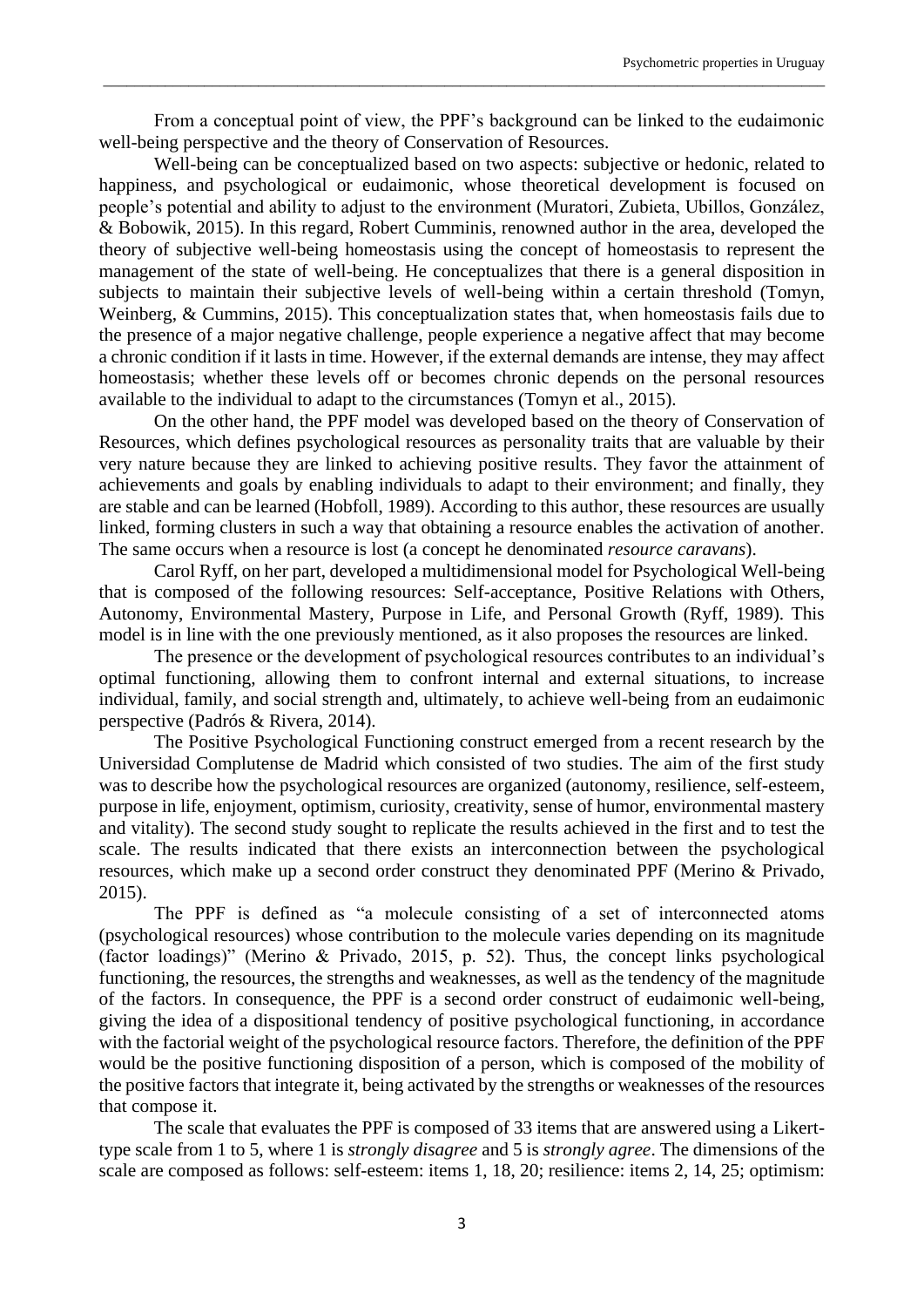items 3, 15, 21; creativity: items 4, 9, 12; autonomy: 5, 8, 10; environmental mastery: 6, 22, 31; vitality: 7, 19, 32; purpose in Life: 11, 24, 26; sense of humor: 13, 23, 29; enjoyment: 16, 28, 33; curiosity: 17, 27, 30 (item 22 is inverted).

\_\_\_\_\_\_\_\_\_\_\_\_\_\_\_\_\_\_\_\_\_\_\_\_\_\_\_\_\_\_\_\_\_\_\_\_\_\_\_\_\_\_\_\_\_\_\_\_\_\_\_\_\_\_\_\_\_\_\_\_\_\_\_\_\_\_\_\_\_\_\_\_\_\_\_\_\_\_\_\_\_\_\_\_\_\_\_\_\_\_\_\_\_

The original data reported by the authors are that the second order factor loading on the first order factors is >.74 and the first order factor loading on the elements is >.60. The factor loadings proved to be statistically significant ( $p < .001$ ). The RMSEA value was .06, indicating a good adjustment to the proposed factorial structure. The incremental fit index shows a moderate adjustment, the NFI value was .702 and CFI was .878. The parsimony-adjusted index presented values higher than .50, PNFI .644, showing a good adjustment of the data to the model (Merino & Privado, 2015).

Subsequently, a research was carried out in Mexico City to validate the PPF scale. Data indicate that the reliability of the test is adequate, with a Cronbach's alpha of .70. The least reliable subscale is resilience (.56). The total score of the scale (including said subscale) showed adequate reliability (.91). The obtained NFI was .88 and the CFI was .92, meaning the model showed moderate adjustment (Merino, Privado, & Gracia, 2015).

In addition, a study was published on the adaptation and validation of the scale for a Portuguese university population. It was composed of 1131 university students with an average age of 19.6. It reported good PPF psychometric properties, where most of the subscales had a Cronbach's alpha of  $> 60$  and the total of the scale had an  $\alpha$  of .90, concluding that the scale presents reliable levels for its use on the target population (Oliveira, Merino, Privado, & Almeida, 2017).

A PPF scale validation study was recently published in Mexico with a sample of 313 adolescents with an average age of 12.7. Said research showed a 4-factor structure that, as a whole, explains 56.83 % of the total variance. Factor 1 was composed of 10 items corresponding to the self-esteem and resilience dimensions. Factor 2 included the enjoyment dimension, composed of 8 items. In the case of factor 3, 6 items were incorporated from the optimism dimension and factor 5 had 5 items from the autonomy-vitality dimension. 29 out of the 33 original items were used, while items 8, 9, 10 and 22 were eliminated (González, Torres, González, & Ruiz, 2018).

The published validation studies, both the original and the ones carried out in the cities of Mexico and Portugal, which maintain the 11-factor scale distribution, all studied a university population; meanwhile, the last study, which presented a different factorial structure (of 4 factors), used a sample of adolescents, resembling the present instrumental study.

#### **Method**

#### *Participants*

The sample was composed of 183 Uruguayan adolescents from the general population between the ages of 12 and 17, with an average age of 15. 49.2 % of the participants were from the capital city, while 50.8 % lived in the interior of the country. 54.6 % were female and 45.4 % male. The recruitment process was carried out using a non-probabilistic sample, based on the snowball method.

#### *Instruments*

The Positive Psychological Functioning scale (Merino & Privado, 2015) is composed of 33 items with a Likert-type scale from 1 to 5 where 1 is *strongly disagree* and 5 is *strongly agree*. The original version is in Spanish and measures eleven dimensions: Self-esteem; Resilience; Optimism; Creativity; Autonomy; Environmental Mastery; Vitality; Purpose in Life; Sense of Humor; Enjoyment and Curiosity.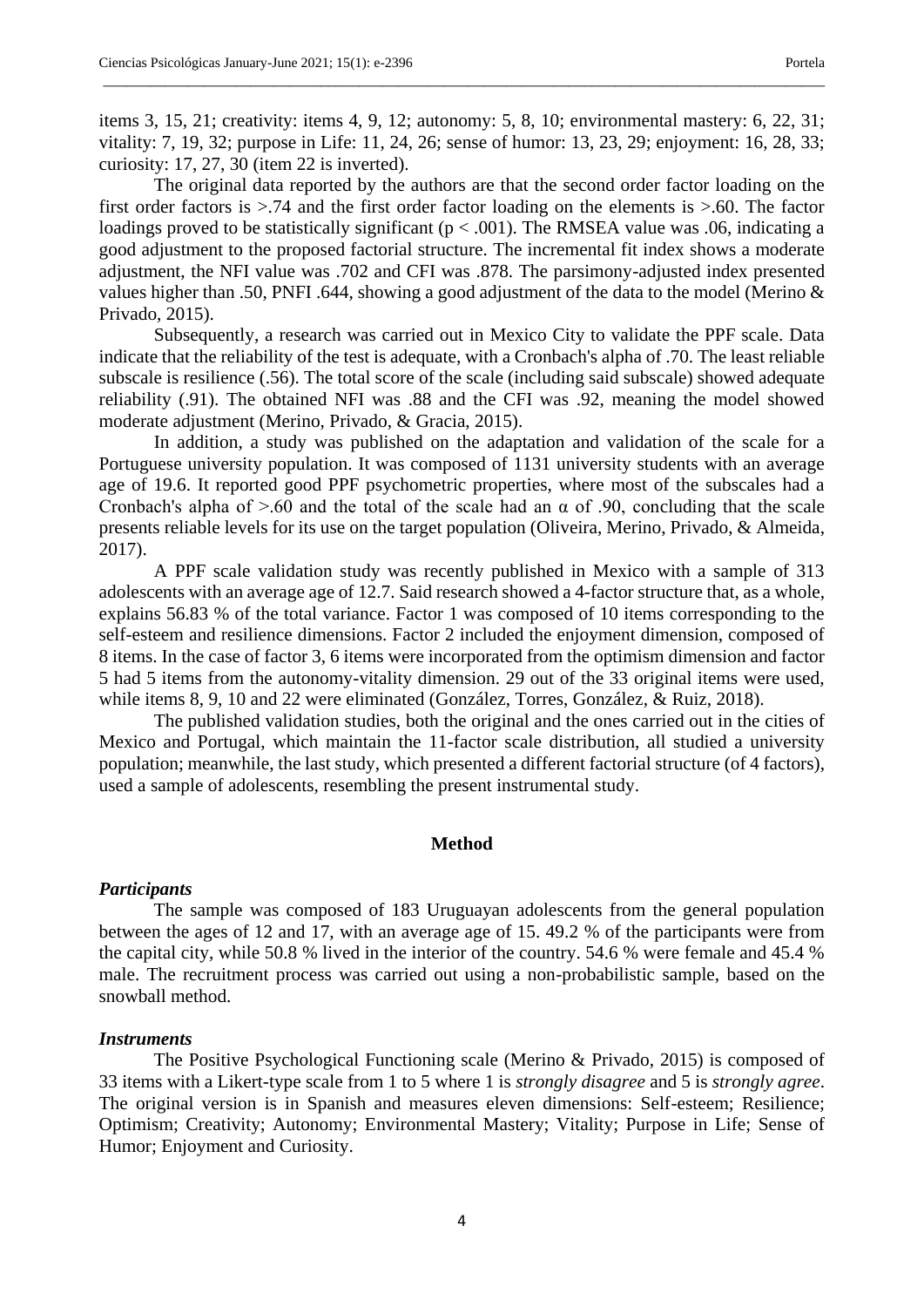After contacting and receiving authorization from the original creator of the scale (Merino & Privado, 2015) for its use in this paper, a linguistic adaptation of the scale was performed, considering the possibility that it may be convenient to modify certain items or words to match local regionalisms. The scale was applied to 15 Uruguayan adolescents who were students at a local secondary education institution in the capital city, whose native language was Spanish and who resided in Uruguay. The conceptual and semantic equivalence was evaluated.

\_\_\_\_\_\_\_\_\_\_\_\_\_\_\_\_\_\_\_\_\_\_\_\_\_\_\_\_\_\_\_\_\_\_\_\_\_\_\_\_\_\_\_\_\_\_\_\_\_\_\_\_\_\_\_\_\_\_\_\_\_\_\_\_\_\_\_\_\_\_\_\_\_\_\_\_\_\_\_\_\_\_\_\_\_\_\_\_\_\_\_\_\_

It was essential that language was clear, the wording was adequate, and the items in the questionnaire were understood according to three criteria: a. that the general concept of what is being expressed in every item can be understood; b. that they analyze every item word for word to see if they are understood; c. that they share their opinion on whether a word needs to be modified to be better understood by their peers (adolescents).

The participants suggested:

- in item 6, change the word *compagino* (balance) for *combino* (combine);
- in item 9, change the word *dispares* (dissimilar) for *diferente* o *distintas* (different); the word *diferente* was chosen as it was suggested by more participants;
- in item 11, change the word *entregado* (dedicated) for *enfocado* (focused);
- in item 22, they considered that the word *estudios* (studies) should be used instead of *trabajo* (work) and *novio/a* (boyfriend/girlfriend) instead of *pareja* (partner);
- in item 31, change the word *agobios* (strain) for *cansancio* (tiredness).

Four months later, the questionnaire was reapplied, incorporating the proposed modifications; the respondents were asked to follow the same instructions: every item in the questionnaire has three columns (item concept- word for word- observations). This version of the questionnaire was taken by a total of 12 participants of the same educational institution and, after offering no further changes for the items' general comprehension or to the word for word column, it was resolved to incorporate those modifications.

## *Proceeding and ethical concerns*

Access was requested to contact adolescents through private secondary education institutions in the city and the interior of the country. The participants were authorized by their families through each institution's inner communication channels. For the high schools in Montevideo, the sampling was done in person, while in the interior of the country the sampling was done digitally.

Participation was voluntary and the adolescents did not receive compensation. The scale was digitalized to be answered online. In both the in person and the digital versions, the instructions to answer individually were clear; the participants were informed of the confidentiality of the information and of the fact that there were no "right" or "wrong" answers, but that the goal was to understand the positive psychological functioning in Uruguayan youngsters.

## *Data analysis*

The data analysis was carried out using the programs SPSS 22.0 and FACTOR 10.8.04 (Lorenzo-Seva & Ferrando, 2006). FACTOR was used for the exploratory factor analysis (EFA) due to the advantages it possesses for polychoric correlation matrices, which are suggested for items that present a Likert answer type (Muthen & Kaplan, 1992).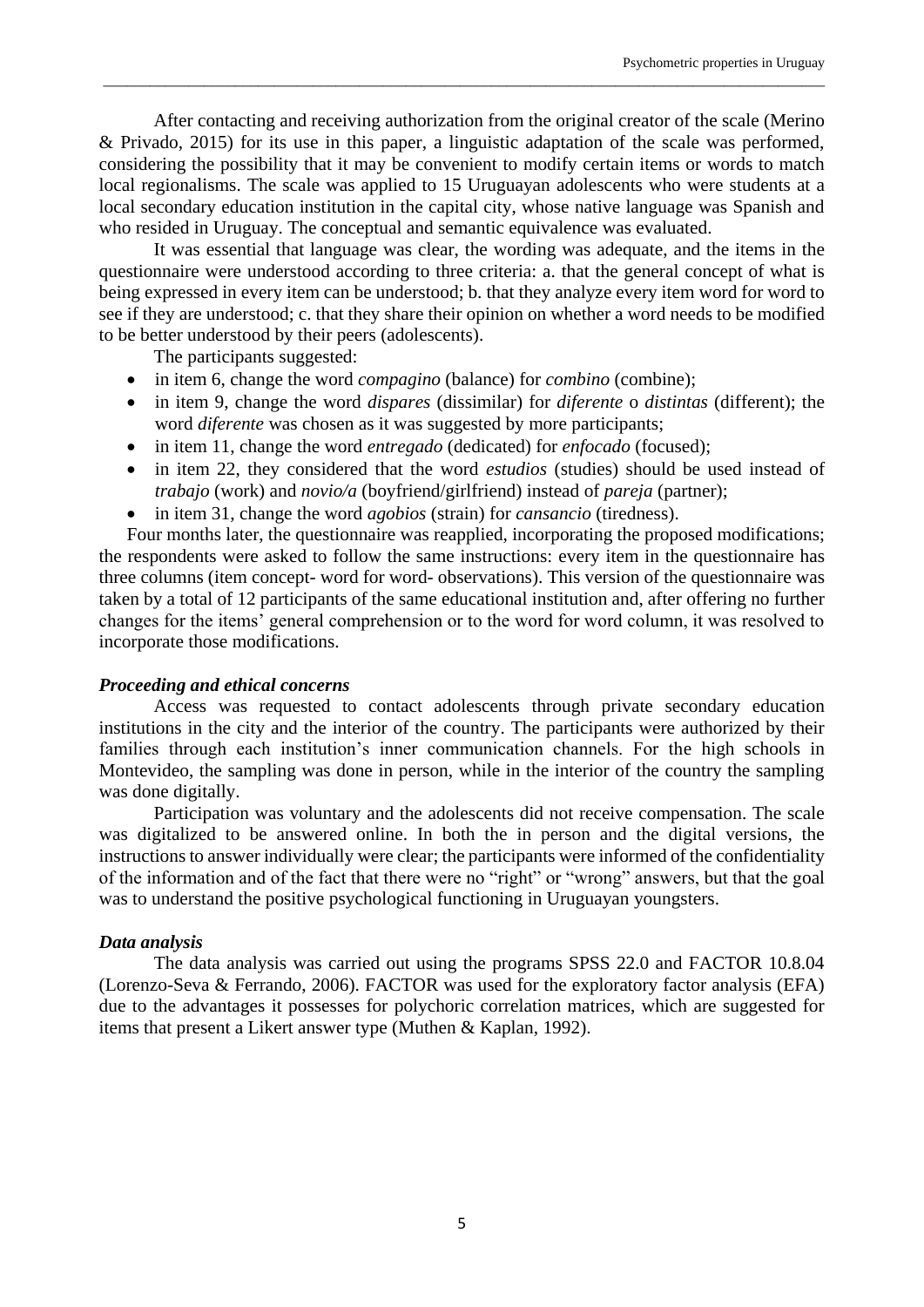## **Results**

\_\_\_\_\_\_\_\_\_\_\_\_\_\_\_\_\_\_\_\_\_\_\_\_\_\_\_\_\_\_\_\_\_\_\_\_\_\_\_\_\_\_\_\_\_\_\_\_\_\_\_\_\_\_\_\_\_\_\_\_\_\_\_\_\_\_\_\_\_\_\_\_\_\_\_\_\_\_\_\_\_\_\_\_\_\_\_\_\_\_\_\_\_

Firstly, the items' descriptive data were analyzed (see Table 1). Bartlett's test of sphericity and Kaiser-Meyer-Olkin measure of sampling adequacy were performed to determine if the items are sufficiently correlated. Bartlett's test had a significant index,  $(X2=3073,7; g=528; p<.000)$ which rejects the null hypothesis, while the KMO index was .898, which indicates a very good adequacy level (Llorente, Ferreres, Hernández, & Tomás, 2014). This confirms the relevance of using the scale for factor analysis.

#### Table 1.

|  | Descriptive statistics of the items |  |  |  |
|--|-------------------------------------|--|--|--|
|--|-------------------------------------|--|--|--|

|         | $\cal M$ | $\cal SD$ | Skewness | Kurtosis |
|---------|----------|-----------|----------|----------|
| item 1  | 3.98     | 1.11      | $-1.04$  | 0.39     |
| item 2  | 3.80     | 1.06      | $-0.70$  | $-0.09$  |
| item 3  | 3.70     | 1.07      | $-0.67$  | $-0.13$  |
| item 4  | 3.52     | 1.06      | $-0.36$  | $-0.30$  |
| item 5  | 3.67     | 1.14      | $-0.53$  | $-0.55$  |
| item 6  | 3.41     | 1.04      | $-0.36$  | $-0.41$  |
| item 7  | 3.75     | 1.04      | $-0.48$  | $-0.44$  |
| item 8  | 3.86     | 1.08      | $-0.53$  | $-0.49$  |
| item 9  | 3.35     | 0.99      | $-0.07$  | $-0.32$  |
| item 10 | 3.77     | 1.02      | $-0.62$  | 0.04     |
| item 11 | 4.09     | 1.24      | $-1.25$  | 0.42     |
| item 12 | 3.83     | 1.10      | $-0.60$  | $-0.59$  |
| item 13 | 4.16     | 1.17      | $-1.41$  | 1.08     |
| item 14 | 3.71     | 1.16      | $-0.64$  | $-0.43$  |
| item 15 | 3.35     | 1.22      | $-0.26$  | $-0.86$  |
| item 16 | 3.79     | 1.09      | $-0.62$  | $-0.43$  |
| item 17 | 3.48     | 1.15      | $-0.35$  | $-0.75$  |
| item 18 | 3.89     | 1.17      | $-0.90$  | $-0.08$  |
| item 19 | 3.69     | 1.07      | $-0.68$  | $-0.06$  |
| item 20 | 3.76     | 1.39      | $-0.84$  | $-0.59$  |
| item 21 | 4.02     | 1.15      | $-1.08$  | 0.44     |
| item 22 | 3.01     | 1.27      | 0.04     | $-1.04$  |
| item 23 | 4.14     | 1.17      | $-1.35$  | 0.96     |
| item 24 | 4.18     | 1.10      | $-1.48$  | 1.56     |
| item 25 | 3.87     | 1.21      | $-0.84$  | $-0.25$  |
| item 26 | 3.98     | 1.10      | $-0.90$  | 0.06     |
| item 27 | 3.95     | 1.22      | $-1.01$  | $-0.01$  |
| item 28 | 3.57     | 1.13      | $-0.51$  | $-0.42$  |
| item 29 | 3.77     | 1.20      | $-0.62$  | $-0.52$  |
| item 30 | 3.81     | 1.22      | $-0.75$  | $-0.48$  |
| item 31 | 3.25     | 1.15      | $-0.27$  | $-0.57$  |
| item 32 | 3.66     | 1.07      | $-0.48$  | $-0.42$  |
| item 33 | 3.87     | 1.09      | $-0.81$  | 0.02     |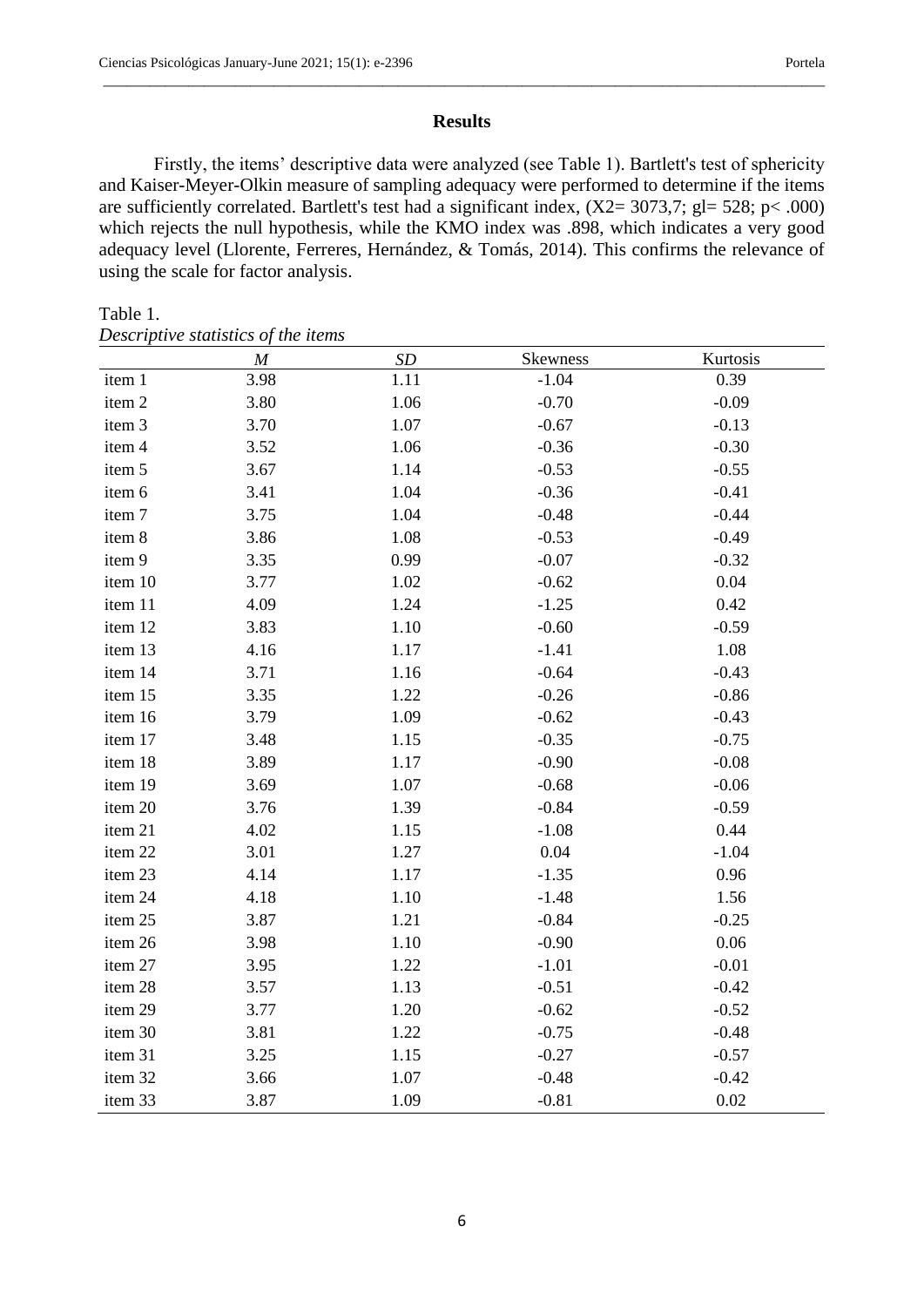To assess the validity of the scale it was necessary to carry out an exploratory factor analysis using the Unweighted Least Squares method (Pérez, 2004). This estimation method is recommended for small samples, as it recovers the weak factor in the cases where the maximum likelihood method fails, and the model includes a higher number of factors (Ximénez & García, 2005). The results put forward a seven-factor solution that explains 72.91 % of the variance. It is worth noting that other studies used different methods and they all yielded a seven-dimension solution (see Table 2).

\_\_\_\_\_\_\_\_\_\_\_\_\_\_\_\_\_\_\_\_\_\_\_\_\_\_\_\_\_\_\_\_\_\_\_\_\_\_\_\_\_\_\_\_\_\_\_\_\_\_\_\_\_\_\_\_\_\_\_\_\_\_\_\_\_\_\_\_\_\_\_\_\_\_\_\_\_\_\_\_\_\_\_\_\_\_\_\_\_\_\_\_\_

| Item             |         |                |         | Factor         |        |        |                  |
|------------------|---------|----------------|---------|----------------|--------|--------|------------------|
|                  | 1       | $\overline{2}$ | 3       | $\overline{4}$ | 5      | 6      | $\boldsymbol{7}$ |
| $\mathbf{1}$     | .76     | .20            | .20     | .21            | .05    | .25    | .19              |
| $\mathbf{2}$     | .25     | .08            | .54     | .18            | .04    | .05    | .08              |
| 3                | .43     | .04            | .09     | .62            | .30    | .15    | $-.12$           |
| $\overline{4}$   | .23     | .12            | .31     | $-.02$         | .52    | .15    | .25              |
| 5                | .82     | .15            | $.18\,$ | $-.01$         | .28    | .12    | .29              |
| 6                | .26     | .26            | .11     | .16            | .12    | $-.08$ | .32              |
| $\boldsymbol{7}$ | .30     | .20            | .18     | .74            | .26    | .12    | .27              |
| 8                | .15     | .57            | .19     | .14            | $.17$  | .15    | .06              |
| 9                | $-0.09$ | .23            | $.02\,$ | .05            | .37    | .02    | $.08\,$          |
| 10               | .11     | 1.04           | .04     | $.01\,$        | .23    | .01    | .12              |
| 11               | .24     | .43            | .82     | .24            | .09    | .27    | .06              |
| 12               | .07     | .53            | .30     | .12            | .28    | .17    | .01              |
| 13               | .28     | .26            | .29     | .29            | .13    | .67    | $-.08$           |
| 14               | .22     | .19            | .47     | .04            | .25    | .28    | .18              |
| 15               | .23     | .12            | .01     | .47            | .25    | .20    | .06              |
| 16               | .18     | .28            | .51     | .12            | .18    | .14    | .21              |
| 17               | $-.01$  | .19            | .13     | .12            | .46    | .18    | .23              |
| 18               | .90     | .24            | .22     | .21            | .17    | .22    | .24              |
| 19               | .29     | .04            | .22     | .61            | $.17$  | .37    | .19              |
| 20               | .77     | .21            | .03     | .24            | .04    | .20    | .27              |
| 21               | .30     | .26            | .35     | .79            | .17    | .25    | .12              |
| 22               | $-.16$  | $.10\,$        | $-.01$  | $.08\,$        | .09    | .10    | $-.48$           |
| 23               | .31     | .19            | .32     | .22            | $-.05$ | .71    | .02              |
| 24               | .17     | .36            | .91     | .32            | .08    | .27    | .13              |
| 25               | .14     | .43            | .82     | .25            | .14    | .22    | $-.01$           |
| 26               | .17     | .33            | .72     | .24            | .22    | .10    | .26              |
| 27               | $-.09$  | .28            | .17     | .33            | .81    | .35    | .26              |
| 28               | $-.07$  | .16            | $-.01$  | .33            | .58    | .33    | .22              |
| 29               | .07     | .02            | .03     | .07            | .31    | .76    | .03              |
| 30               | $-.07$  | .09            | .33     | .11            | .82    | .32    | .37              |
| 31               | .01     | .06            | $-.01$  | .12            | .08    | .07    | .66              |
| 32               | .28     | .01            | $.10\,$ | .63            | .16    | .28    | .26              |
| 33               | .11     | .12            | .26     | .78            | .21    | .18    | $-.02$           |

Table 2. *Factorial structure of the scale*

Extraction method: unweighted least squares. Method of rotation: Equamax with Kaiser normalization.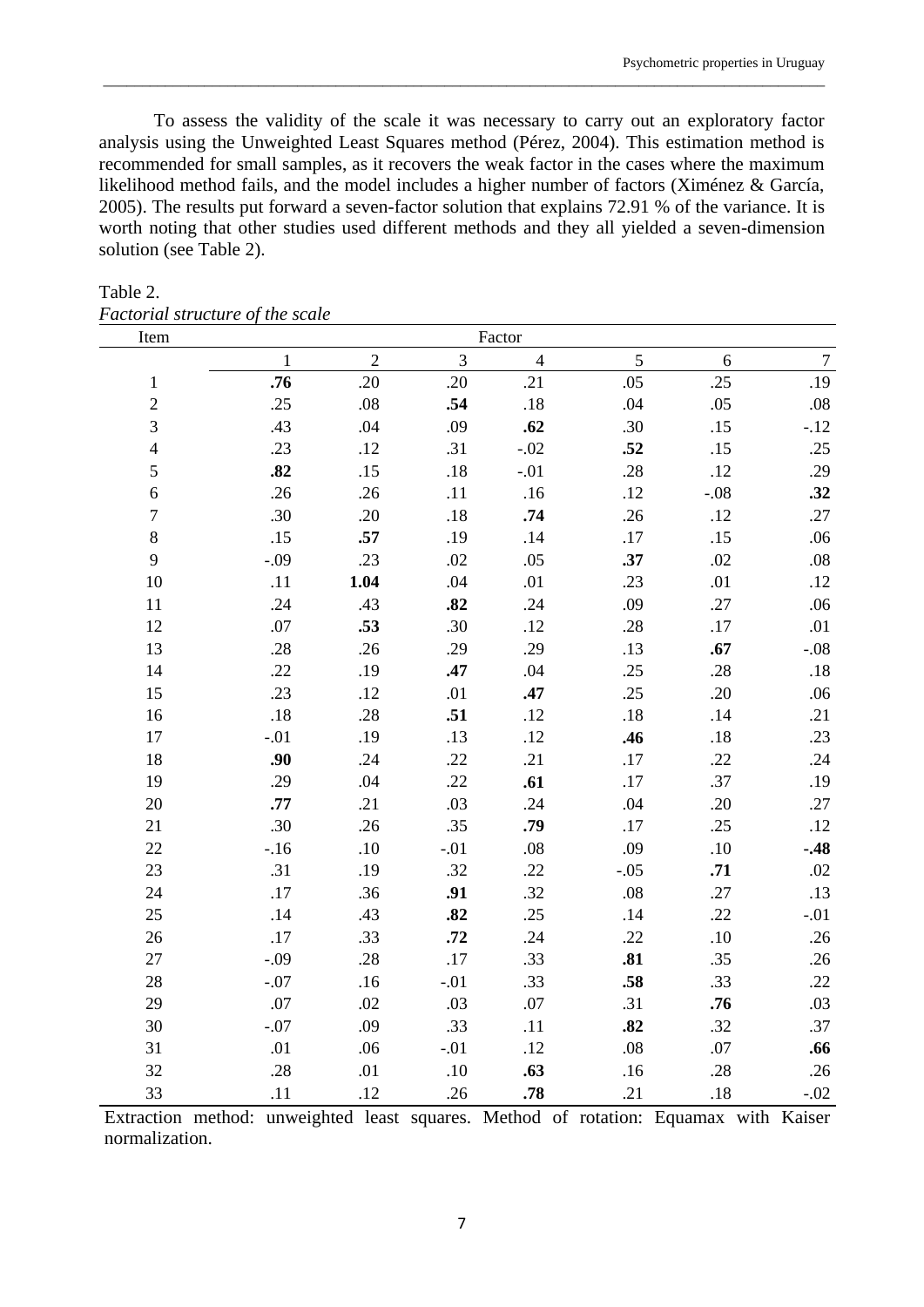A parallel analysis was carried out based on the factor's minimum range (Timmerman & Lorenzo Seva, 2011), which reports a single second order dimension, in accordance with the original analyses of the scale. The scree plot confirms the second order structure (see Figure 1).

\_\_\_\_\_\_\_\_\_\_\_\_\_\_\_\_\_\_\_\_\_\_\_\_\_\_\_\_\_\_\_\_\_\_\_\_\_\_\_\_\_\_\_\_\_\_\_\_\_\_\_\_\_\_\_\_\_\_\_\_\_\_\_\_\_\_\_\_\_\_\_\_\_\_\_\_\_\_\_\_\_\_\_\_\_\_\_\_\_\_\_\_\_



The following is a description and interpretation of the emerging factors with an analysis of the obtained results taking into account the involved constructs theory (Martínez-Arias, Hernández-Lloreda, & Hernández-Lloreda, 2006). The seven emerging factors in the sample are grouped as follows: F1 (self-esteem) items 1-5-18-20; F2 (autonomy) items 8-10-12; F3 (purpose in life) items 2-11-14-16-24-25-26; F4 (optimism/enjoyment) items 3-7-15-19-21-32-33; F5 (curiosity) items 4-9-17-27-28-30; F6 (sense of humor) items 13-23-29; F7 (environmental mastery) items 6-22-31.

Moreover, the Cronbach's  $\alpha$  values for the total of participants for each of the seven emerging factors were: Factor 1 corresponds to Self-esteem ( $\alpha$  .84), Factor 2 Autonomy ( $\alpha$  .87), Factor 3 Purpose in Life ( $\alpha$  .82); Factor 4 Optimism/Enjoyment ( $\alpha$  .82), Factor 5 Curiosity ( $\alpha$  .83), Factor 6 Sense of Humor ( $\alpha$  .83) and Factor 7 Environmental Mastery ( $\alpha$  .87).

|                 |             |          | Purp. in | Optimism/ |           |       |           |
|-----------------|-------------|----------|----------|-----------|-----------|-------|-----------|
|                 | Self-esteem | Autonomy | Life     | enjoy     | Curiosity | Humor | Env. Mast |
| Self-esteem     | 1.00        | .40      | .59      | .66       | .46       | .57   | .27       |
| Autonomy        |             | 1.00     | .54      | .41       | .46       | .34   | .29       |
| Purpose in life |             |          | 1.00     | .68       | .71       | .63   | .33       |
| Optim/enjoym    |             |          |          | 1.00      | .64       | .71   | .33       |
| Curiosity       |             |          |          |           | 1.00      | .58   | .39       |
| Humor           |             |          |          |           |           | 1.00  | .20       |
| Env. Mastery    |             |          |          |           |           |       | 1.00      |

# Table 3. *Factor correlation matrix*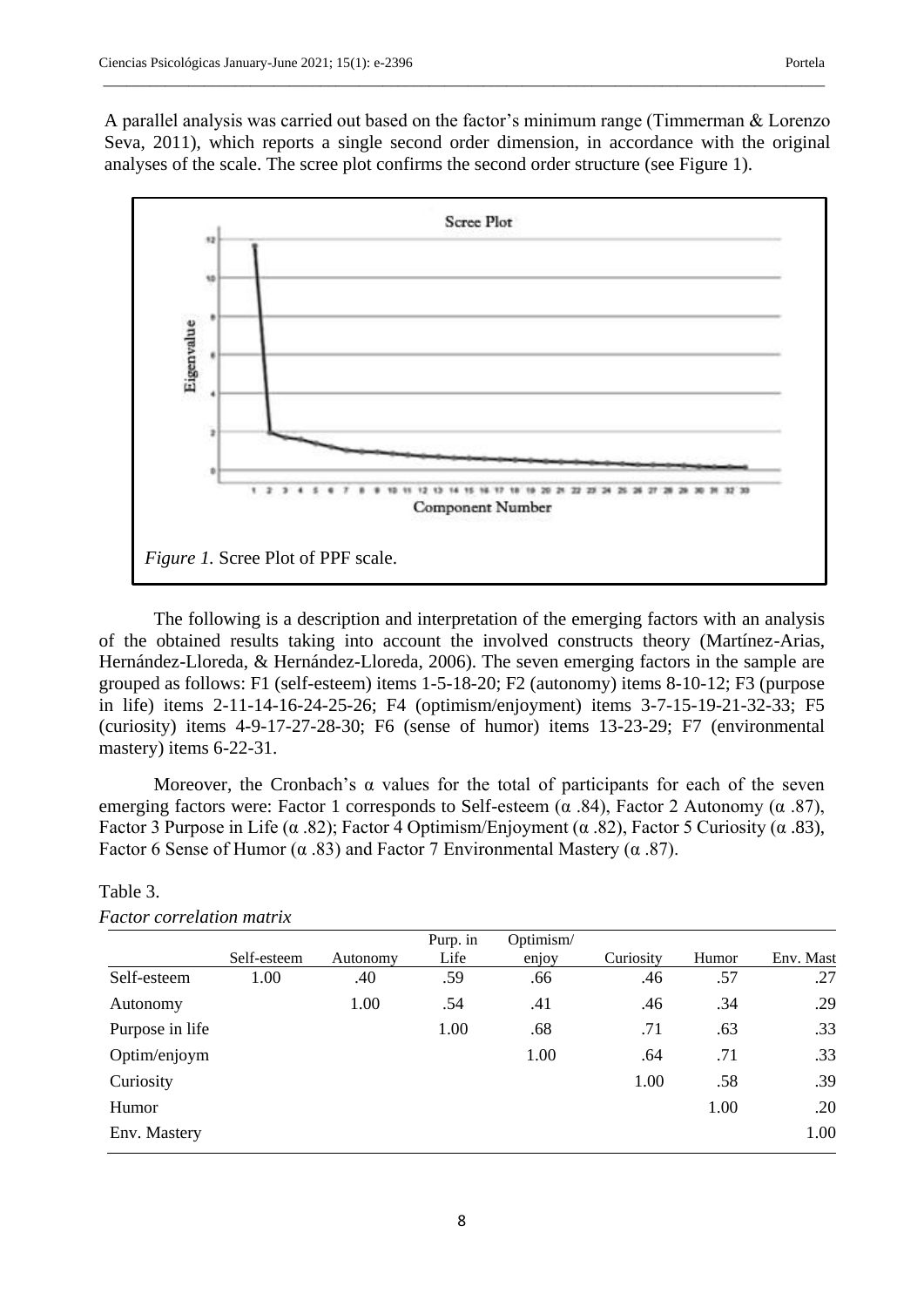Descriptive statistics (mean, standard deviation, minimum, maximum, skewness and kurtosis) of the instrument's 7 resulting factors (see Table 4) were analyzed.

\_\_\_\_\_\_\_\_\_\_\_\_\_\_\_\_\_\_\_\_\_\_\_\_\_\_\_\_\_\_\_\_\_\_\_\_\_\_\_\_\_\_\_\_\_\_\_\_\_\_\_\_\_\_\_\_\_\_\_\_\_\_\_\_\_\_\_\_\_\_\_\_\_\_\_\_\_\_\_\_\_\_\_\_\_\_\_\_\_\_\_\_\_

|                 | $\overline{M}$ | SD    | <b>Skewness</b> | Kurtosis | Minimum | Maximum |
|-----------------|----------------|-------|-----------------|----------|---------|---------|
| Self-esteem     | 16.21          | 4.144 | $-1.218$        | 0.945    | 4       | 20      |
| Autonomy        | 10.73          | 2.466 | $-0.264$        | 0.41     | 5       | 15      |
| Purpose in life | 27.09          | 7.29  | $-0.955$        | $-0.006$ | 9       | 35      |
| Optim/Enjoyment | 26.48          | 7.19  | $-0.517$        | $-1.022$ | 12      | 35      |
| Curiosity       | 22.15          | 5.051 | $-0.583$        | 0.23     | 10      | 30      |
| Sense of humor  | 11.61          | 3.445 | $-1.108$        | 0.304    | 3       | 15      |
| Env. mastery    | 9.03           | 2.506 | $-0.442$        | 0.514    | 3       | 15      |

Table 4. *Descriptive statistics for the sample of adolescents*

As can be seen, these results suggest adequate values for the emerging factors. Lastly, the calculations for scale reliability resulted in a Cronbach's Alpha of .93 which is considered a very acceptable index.

The scale adjustment indexes for this seven-dimension item grouping model according to their factor loading reached acceptable values:  $\chi$ 2=5222.96, p= .00, CFI= .991, TLI= .97, y RMSEA= .09, with an adequate item factor loading for the found factors. This factorial solution explains the 62.15 % variance, which is considered satisfactory given that the minimum reference for social sciences is 60 % of the total variance (Hair, Anderson, Tathan, & Black, 2004).

#### **Discussion**

The objective of this study was to analyze the psychometric properties of the Positive Psychological Functioning scale (Merino & Privado, 2015) in a sample of Uruguayan adolescents from the general population.

The psychometric analysis performed yields statistically significant ( $p= .00$ ) and considerably elevated (> .30) factor saturations. The internal consistency of the emerging factors is very good.

The result of this study proposes a different factorial solution than the original version. Out of the eleven factors the authors indicate, seven were considered very satisfactory for this sample; moreover, the second-order construct is replicated.

The EFA was performed, yielding a seven-factor structure which, according to the theoretical concordance of the expression of the items, corresponds to: F1 self-esteem; F2 autonomy; F3 purpose in life; F4 optimism/enjoyment; F5 curiosity; F6 sense of humor; F7 environmental mastery with  $\alpha$  > .80 values for every dimension.

The difference in the factorial solution is similar to the results of the only published study regarding adolescents, which reported a scale distribution in four dimensions with an explained variance of 56.83 % (González et al., 2018). This preliminary study may be contributing to the results of said study, given that the differences in the factorial structure of the original scale can be affected by age.

The  $\alpha$  values ( $> 0.80$ ) for the sample were very acceptable. The scale proves to be a reliable instrument for the adolescent population in Uruguay.

We believe it is important to have acceptable measurement instruments for our population which evaluate positive psychological functioning and address the personal resource areas available to individuals, as they are abilities that can be trained through different therapeutic approaches.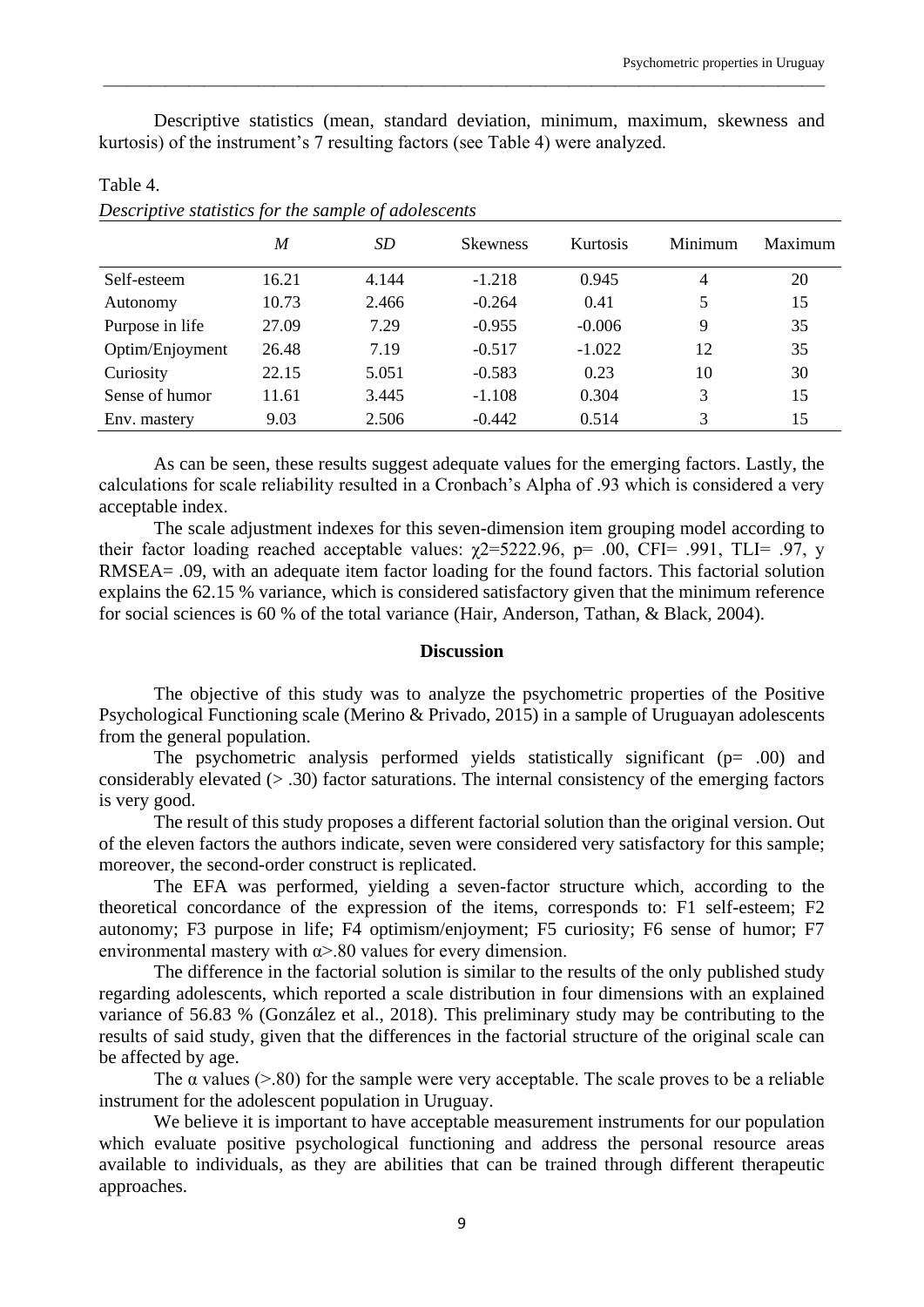Moreover, it is worth mentioning that this is a new area of study within the discipline of psychology, so it would be enriched and benefited by having reliable measurement instruments in the diagnostic and treatment stages.

\_\_\_\_\_\_\_\_\_\_\_\_\_\_\_\_\_\_\_\_\_\_\_\_\_\_\_\_\_\_\_\_\_\_\_\_\_\_\_\_\_\_\_\_\_\_\_\_\_\_\_\_\_\_\_\_\_\_\_\_\_\_\_\_\_\_\_\_\_\_\_\_\_\_\_\_\_\_\_\_\_\_\_\_\_\_\_\_\_\_\_\_\_

The preliminary results of this study indicate that the PPF scale is an acceptable instrument to evaluate Uruguayan adolescents from the general population. However, this study had the following limitations: the size of the sample; the recruitment of participants using the snowball method which biases the selection and prevents the monitoring of the responses, thus possibly being affected by the response time and the environmental conditions.

Considering the stated limitations and in order to achieve a better reliability of the instrument, it would be important to continue studying the psychometric properties in the adult population, as well as expanding the number of participants. At the same time, the application of the scale to a vulnerable socioeconomic population would be desirable to compare the obtained results.

## **References**

- Alvaro, C., Lyons, R., Warner, G., Hobfoll, S., Martens, P., Labonté, R., & Brown, R. (2010). Conservation of recurces theory and reseach use in health systems implementation. Science, 5(79), 1-20. doi: 10.1186/1748-5908-5-79.
- Gaete, V. (2015). Desarrollo psicosocial del adolescente. Revista Chilena de Pediatria, 86(6), 436- 443. doi: 10.1016/j.rchipe.2015.07.005.
- González, C., Andrade, P., & Jimenez, A. (1997). Recursos psicológicos relacionados con el estres cotidiano en una muestra de adolescentes mexicanos. Salud Mental, 20(1), 27-35.
- González, N., Torres, M., González, S., & Ruiz, A. (2018). Propiedades Psicométricas de la escala de Funcionamiento Psicológico Positivbo en Adolescentes. Revista de Psicología de la Universidad Autónoma del Estado de México, 7(14), 80-97.
- Hair, J., Anderson, R., Tathan, R., & Black, W. (2004). Analisis Multivariante. Madrid: Perarson.
- Hobfoll, S. (1989). Conservation of resources.A new attempt at conceptualizing stress. Americna Psychologist, 44(3), 513-524.
- Hobfoll, S. (2002). Social and psychological resources and adaptation. Review of General Psychology, 6(4), 307-324.
- Llorente, S., Ferreres, A., Hernández, A., & Tomás, I. (2014). El análisis factorial exploratorio de los items: una guía práctica, revisada y actualizada. Anales de Psicología, 30(3), 1151-1169. doi: 10.6018/analesps.30.3.199361.
- Lorenzo-Seva, U., & Ferrando, P. J. (2006). FACTOR: A computer program to fit the exploratory factor analysis model. Behavior Research Methods, 38(1), 88-91. doi: 10.3758/bf03192753
- Muthen, B., & Kaplan, D. (1992). A comparison of some methodologies for the factor analysis of non-normal Likert variables: A note on the size of the model British Journal of Mathematical and Statistical Psychology, 45(1), 19-30. doi: 10.1111/j.2044-8317.1992.tb00975.x
- Martínez-Arias, M., Hernández-Lloreda, M., & Hernández-Lloreda, M. (2006). Psicometría. Madrid: Alianza.
- Merino, D., & Privado, J. (2015). Positive Psychological Funcioning. Evidence for a new construct and its measurement. Anales de Psicología, 31(1), 45-54.
- Merino, D., Privado, J., & Gracia, Z. (2015). Validacion Mexicana de la escala de Funcionamiento Psicológico Positivo: perspectivas en torno al estudio del bienestar y su medida. Salud Mental, 38(2), 109-115.
- Muratori, M., Zubieta, E., Ubillos, S., González, J., & Bobowik, M. (2015). Felicidad y Bienestar Psicológico:estudio comparativo entre Argentina y España. Psykhe, 1-18 doi: 10.7764/psykhe.24.2.900.
- Oliveira, E., Merino, M., Privado, J., & Almeida, L. (2017). Escala de Funcionamento Psicológico Positivo: Adaptação e Estudos Iniciais de Validação em Universitários Portugueses. Revista